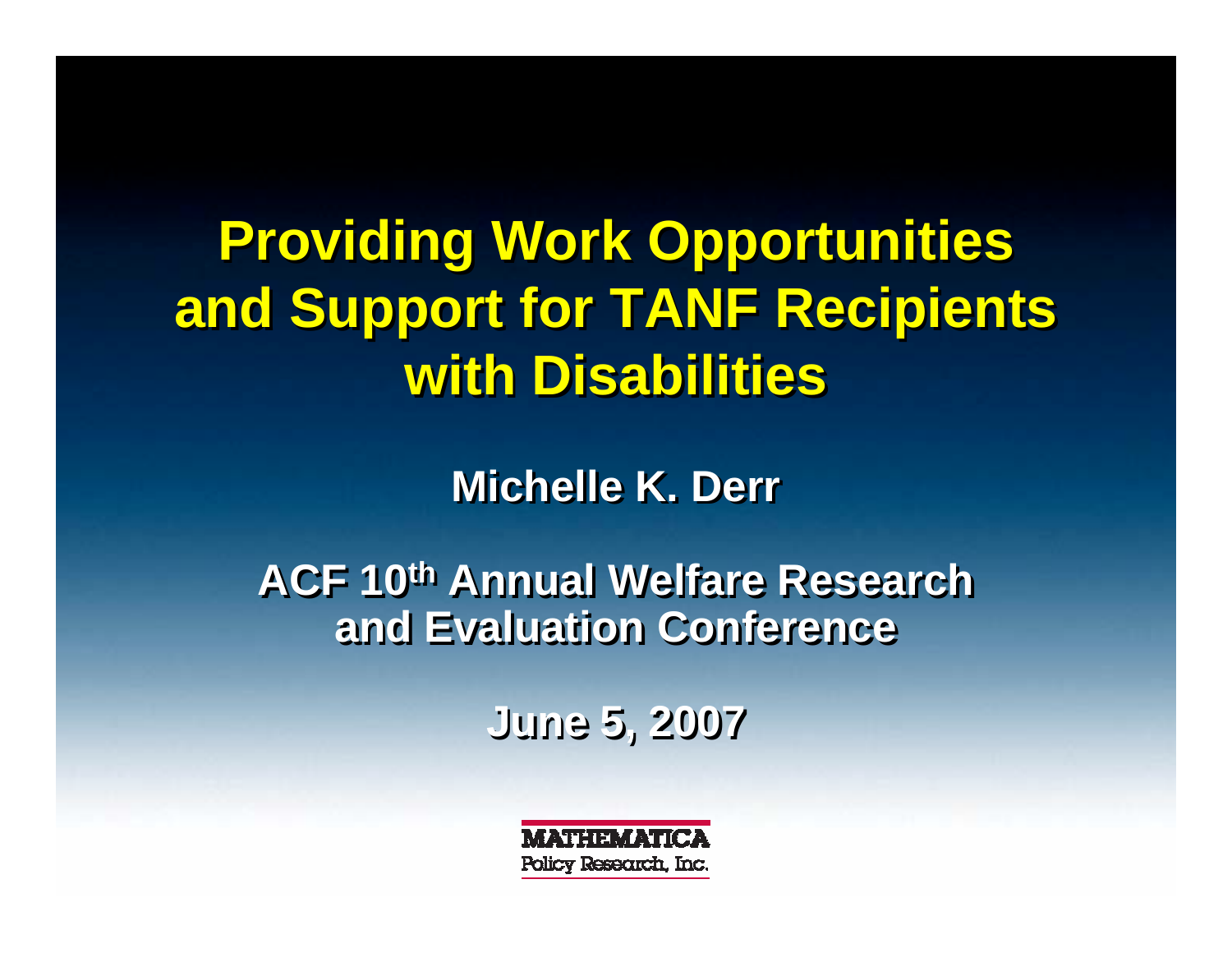# **Disabilities Among TANF Recipients**

 $\bigcirc$ **Disabilities prevalent among TANF recipients Disabilities prevalent among TANF recipients**

**• Disabilities create difficulties with work participation and employment participation and employment** 

! **DRA heightened interest in work-based**  ! **DRA heightened interest in work-based strategies for individuals with disabilities to strategies for individuals with disabilities to increase work participation rates increase work participation rates**

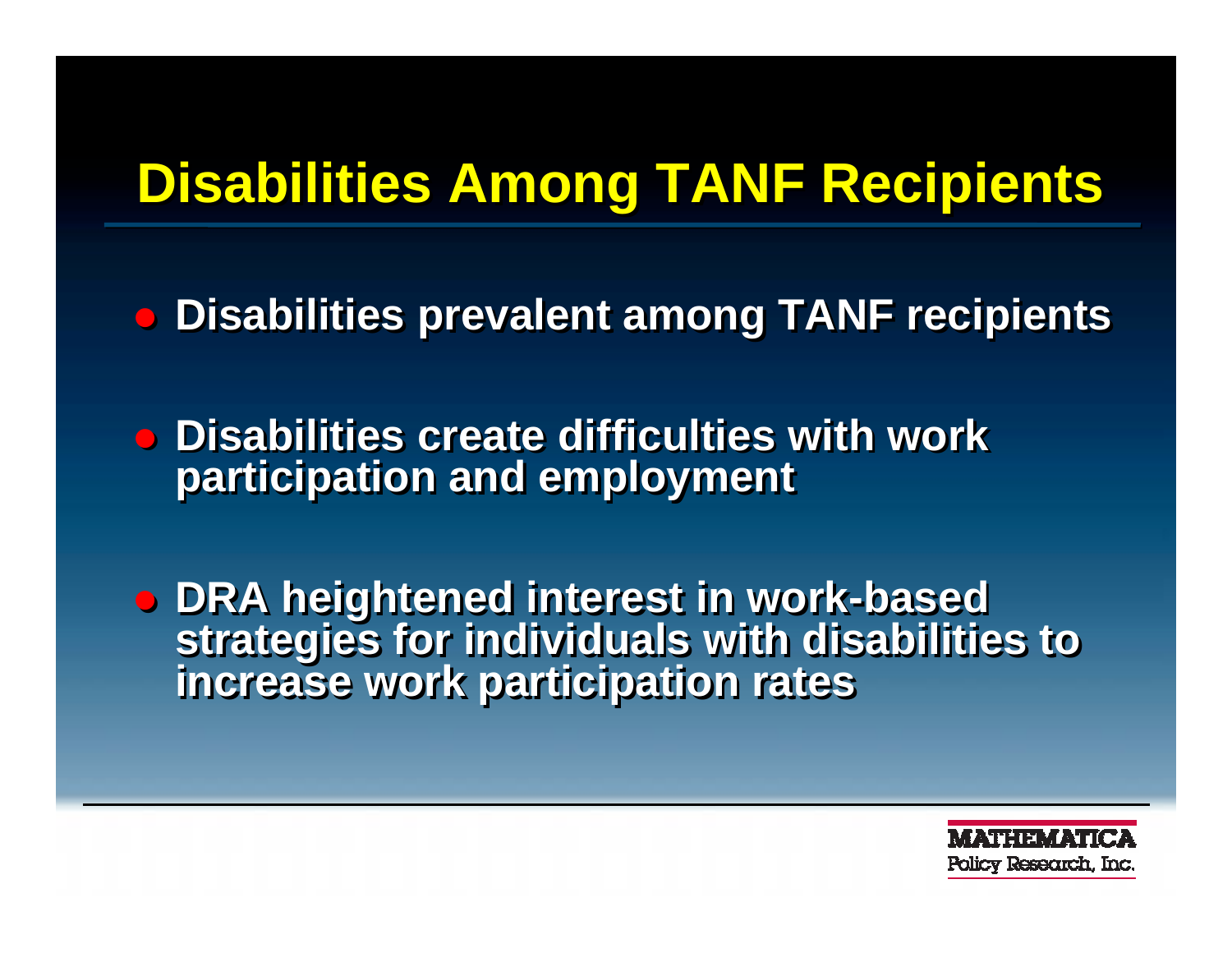# **Study Purpose**

! **To explore complexity of clients' service**  ! **To explore complexity of clients' service needsneeds**

! **To describe efforts to identify and address**  ! **To describe efforts to identify and address disabilities and engage TANF clients in work disabilities and engage TANF clients in work activitiesactivities**

! **To examine program experience of states**  ! **To examine program experience of states and localitiesand localities**

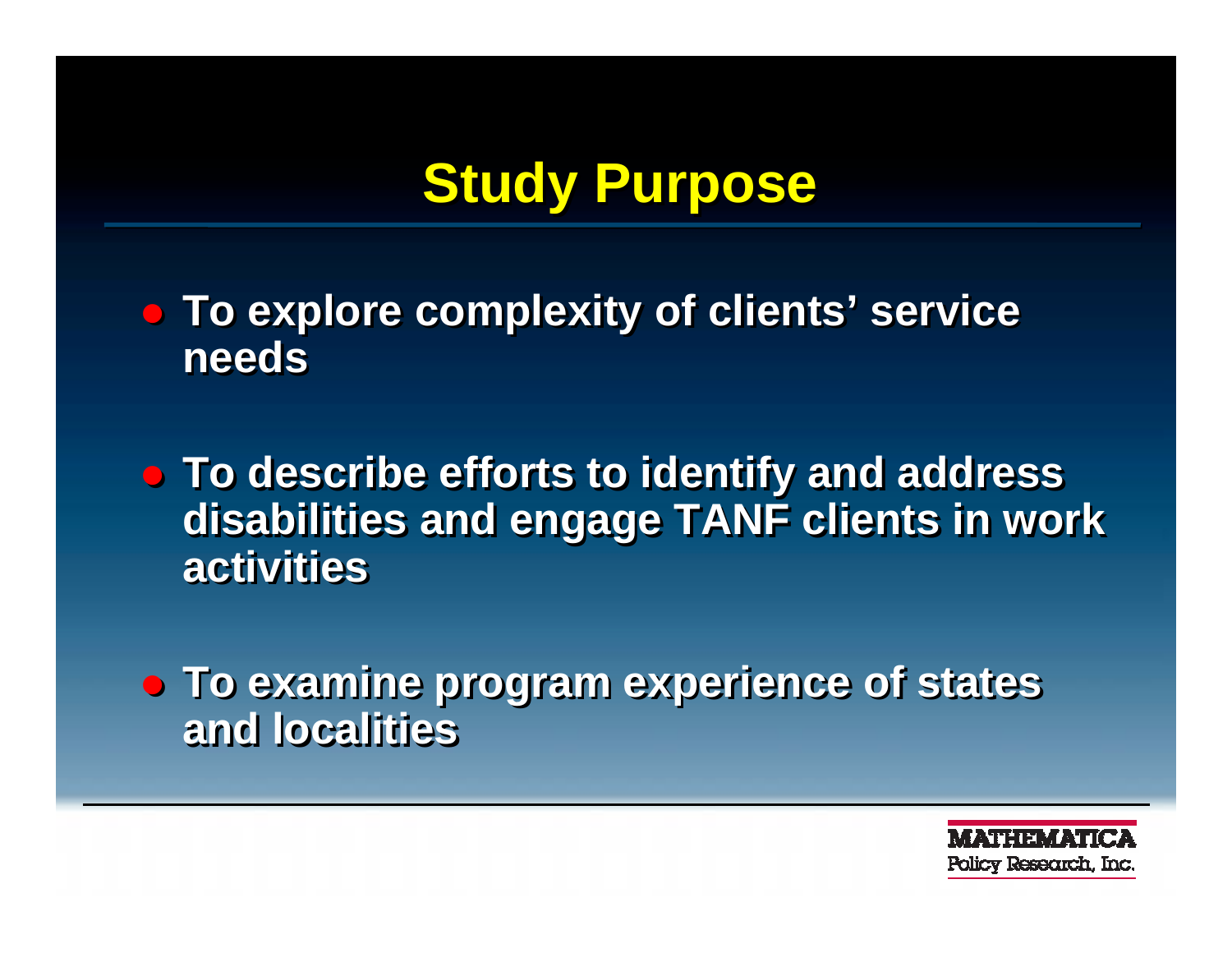## **Service Strategies Service Strategies**

#### ! **Assessment, service triage, and follow up** ! **Assessment, service triage, and follow up**

- – **Anoka County, MN**  $\mathcal{L}_{\mathcal{A}}$ **Anoka County, MN**
- **Ramsey County, MN** –**Ramsey County, MN**
- **New York City**  $\sim$ **New York City**
- ! **Partnerships between TANF and state**  ! **Partnerships between TANF and state vocational rehabilitation programs vocational rehabilitation programs**
	- **Iowa Iowa**
	- **Vermont Vermont**

#### ! **Specialized employment programs** ! **Specialized employment programs** – **Utah**– **Utah**

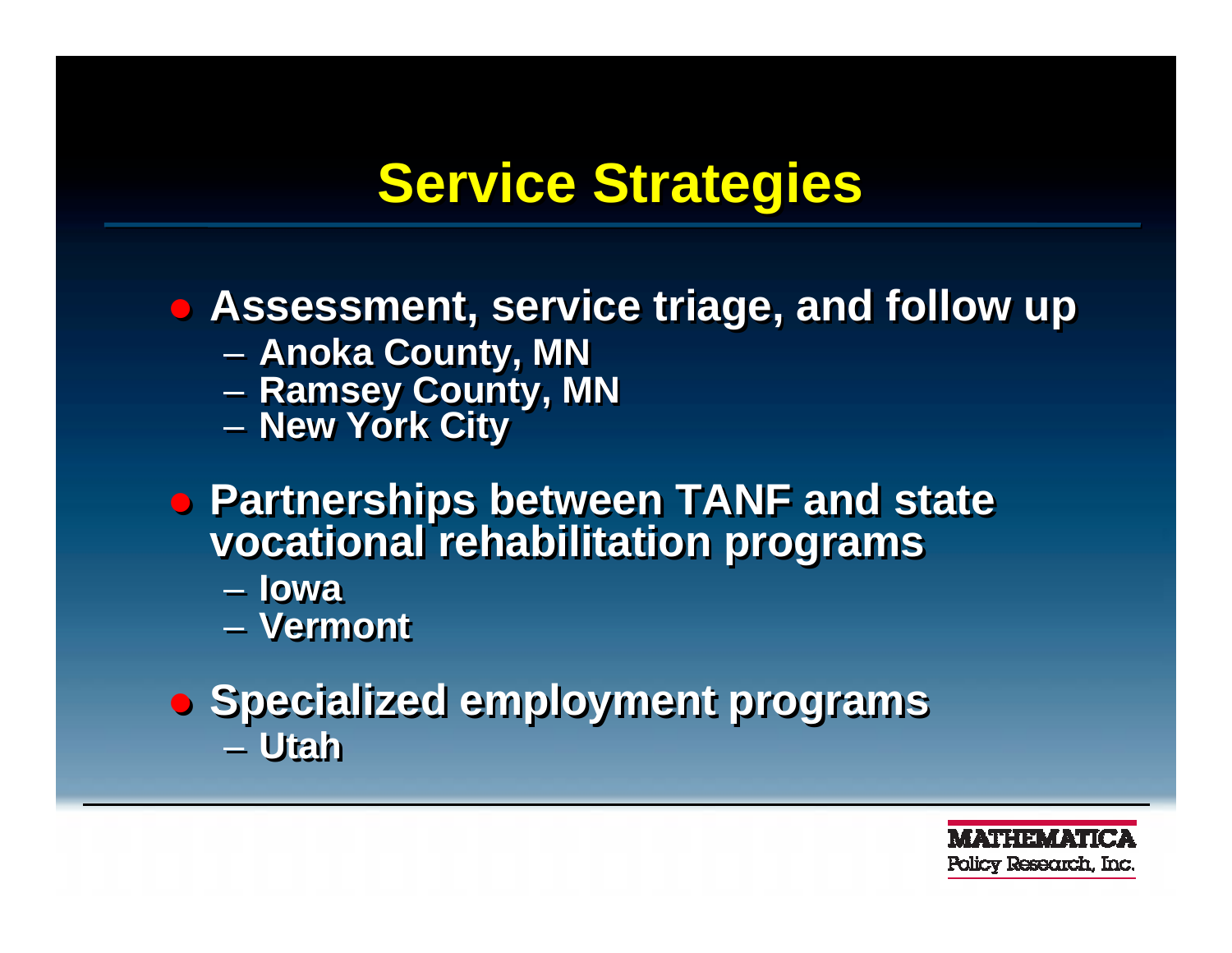# **Utah's Supported Employment Utah's Supported Employment Programs Programs**

- **History of identifying and addressing mental health conditions in TANF recipients health conditions in TANF recipients**
- ! **Regional initiatives focused on work-based**  ! **Regional initiatives focused on work-based programs for those with mental health programs for those with mental health conditionsconditions**
- ! **Use of various work-based service models**  ! **Use of various work-based service models familiar to the mental health community familiar to the mental health community** – **Community inclusion** – **Clubhouse model Community inclusion** – **Clubhouse model**

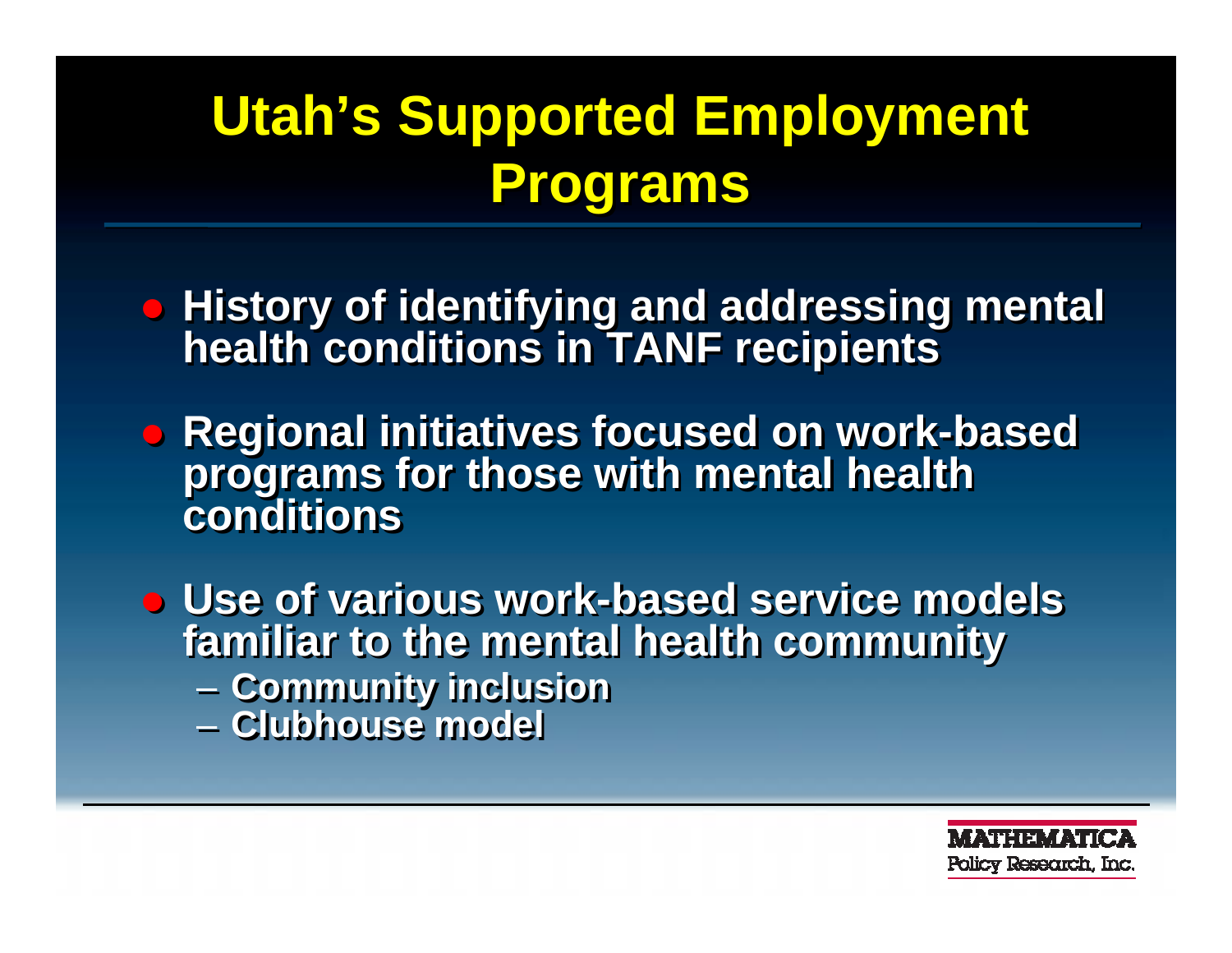## **Target Population Target Population**

- ! **TANF clients with clinical mental health**  ! **TANF clients with clinical mental health conditionsconditions**
- ! **People who have trouble keeping a job and**  ! **People who have trouble keeping a job and meeting federal work requirements meeting federal work requirements**
- ! **People willing to participate in work and**  ! **People willing to participate in work and mental health treatment mental health treatment**

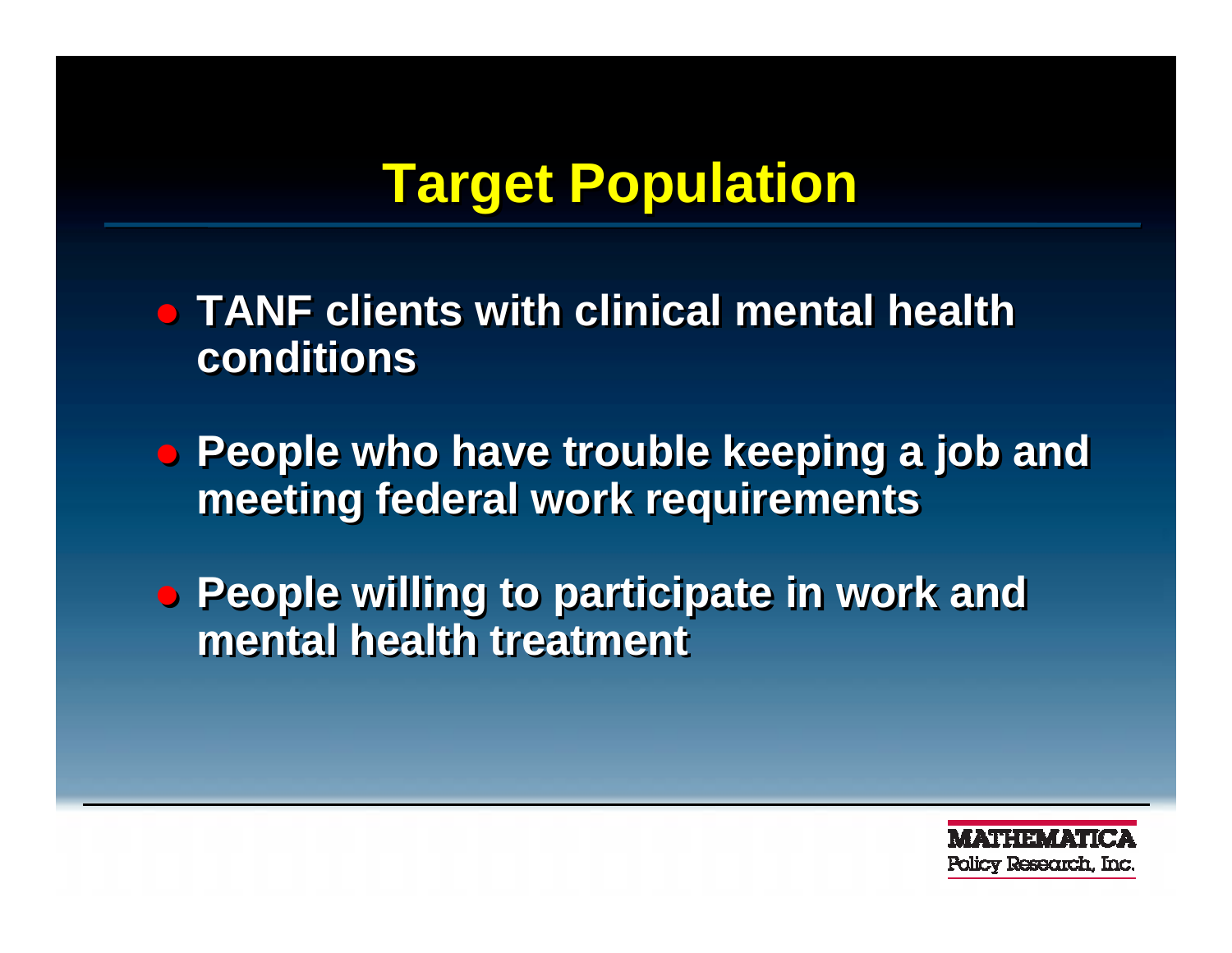# **DEO: Structured Employment DEO: Structured Employment**

- ! **In-house, entry-level jobs starting at \$6.50**  ! **In-house, entry-level jobs starting at \$6.50 per hour per hour**
- ! **Clients can make mistakes without being**  ! **Clients can make mistakes without being firedfired**
- ! **Therapists recommend work hours and**  ! **Therapists recommend work hours and accommodationsaccommodations**
- ! **Incentives, raises, and promotions** ! **Incentives, raises, and promotions**

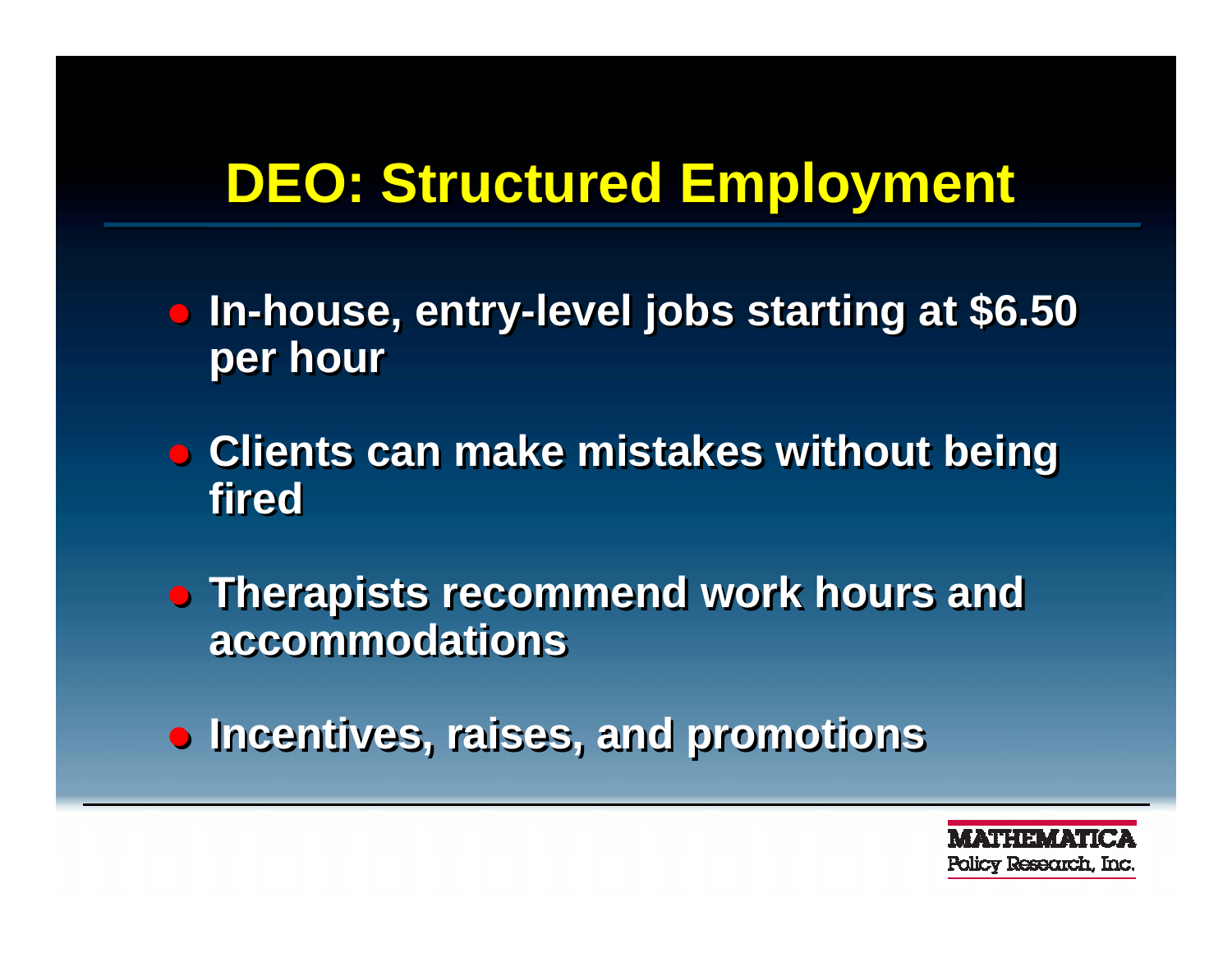### **Structured Employment (cont'd)**

- ! **Access to job opportunities otherwise not**  ! **Access to job opportunities otherwise not availableavailable**
- ! **Opportunity to learn from mistakes builds**  ! **Opportunity to learn from mistakes builds confidenceconfidence**
- ! **Work accommodations encourage**  ! **Work accommodations encourage productivity productivity**
- ! **Positive reinforcement instills the value of**  ! **Positive reinforcement instills the value of workwork**

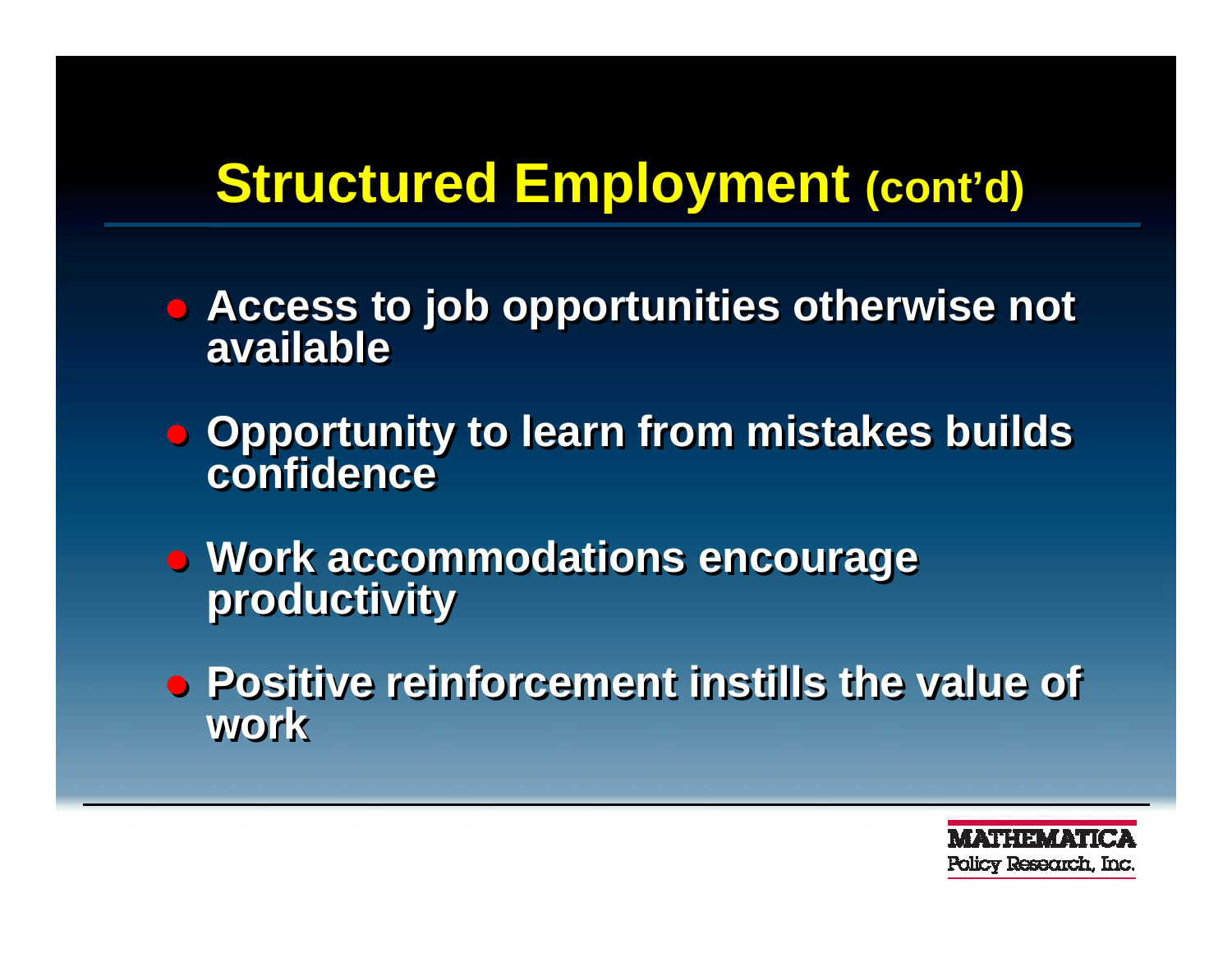# **Connection Cottage: Community Connection Cottage: Community Service and Work-Focused Activities Service and Work-Focused Activities**

- ! **Clients begin with regularly scheduled work**  ! **Clients begin with regularly scheduled work shifts in the cottage shifts in the cottage**
- ! **Clients participate in operating the cottage** ! **Clients participate in operating the cottage**
- ! **Gradually transition to outside internships**  ! **Gradually transition to outside internships and paid employment and paid employment**

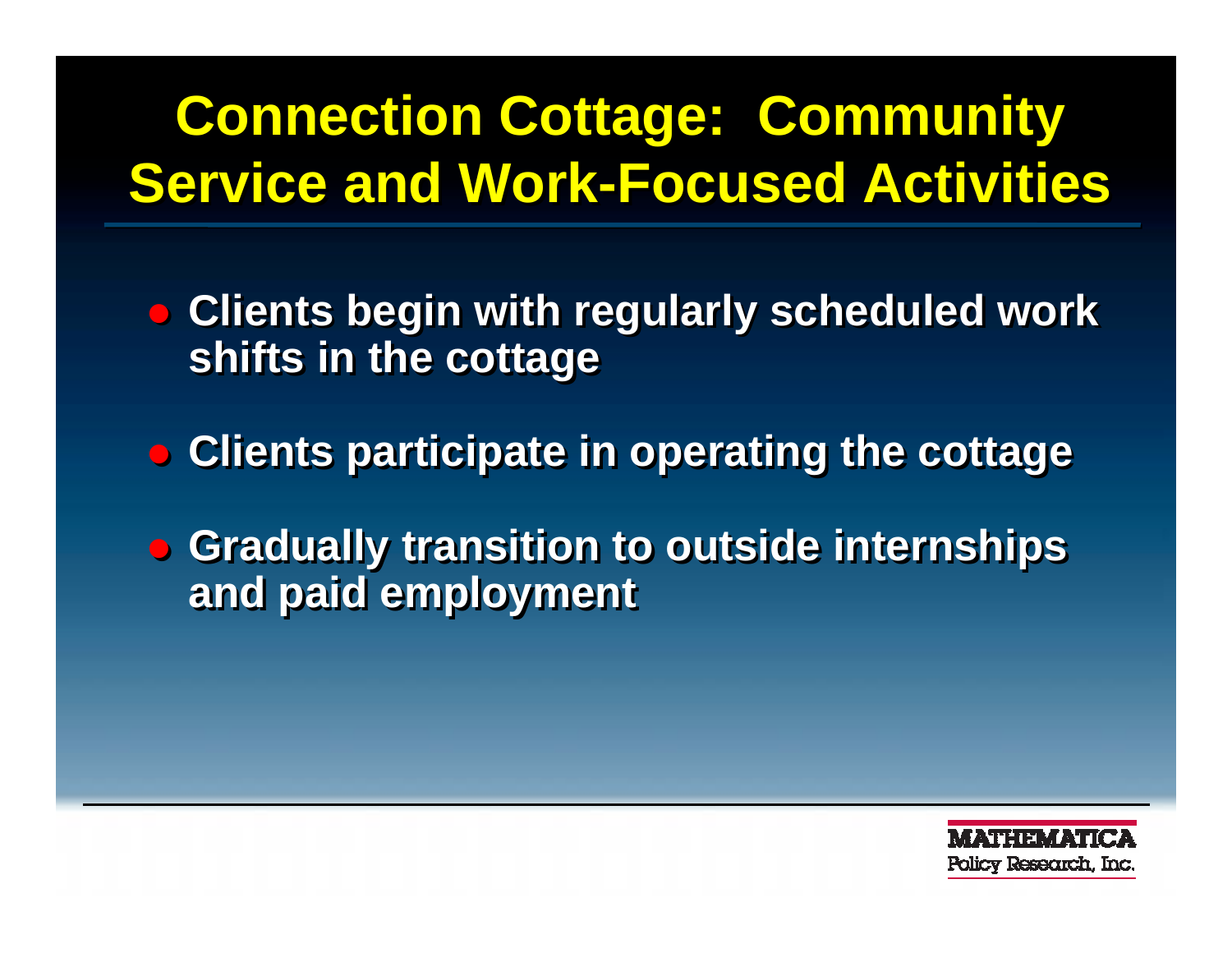### **Connection Cottage Connection Cottage(cont'd) (cont'd)**

- ! **"Work ordered day" acclimates clients to a**  ! **"Work ordered day" acclimates clients to a structured workplace structured workplace**
- ! **Self-reflection activities encourage progress**  ! **Self-reflection activities encourage progress toward worktoward work**
- **Preparation for more structured work activities activities**

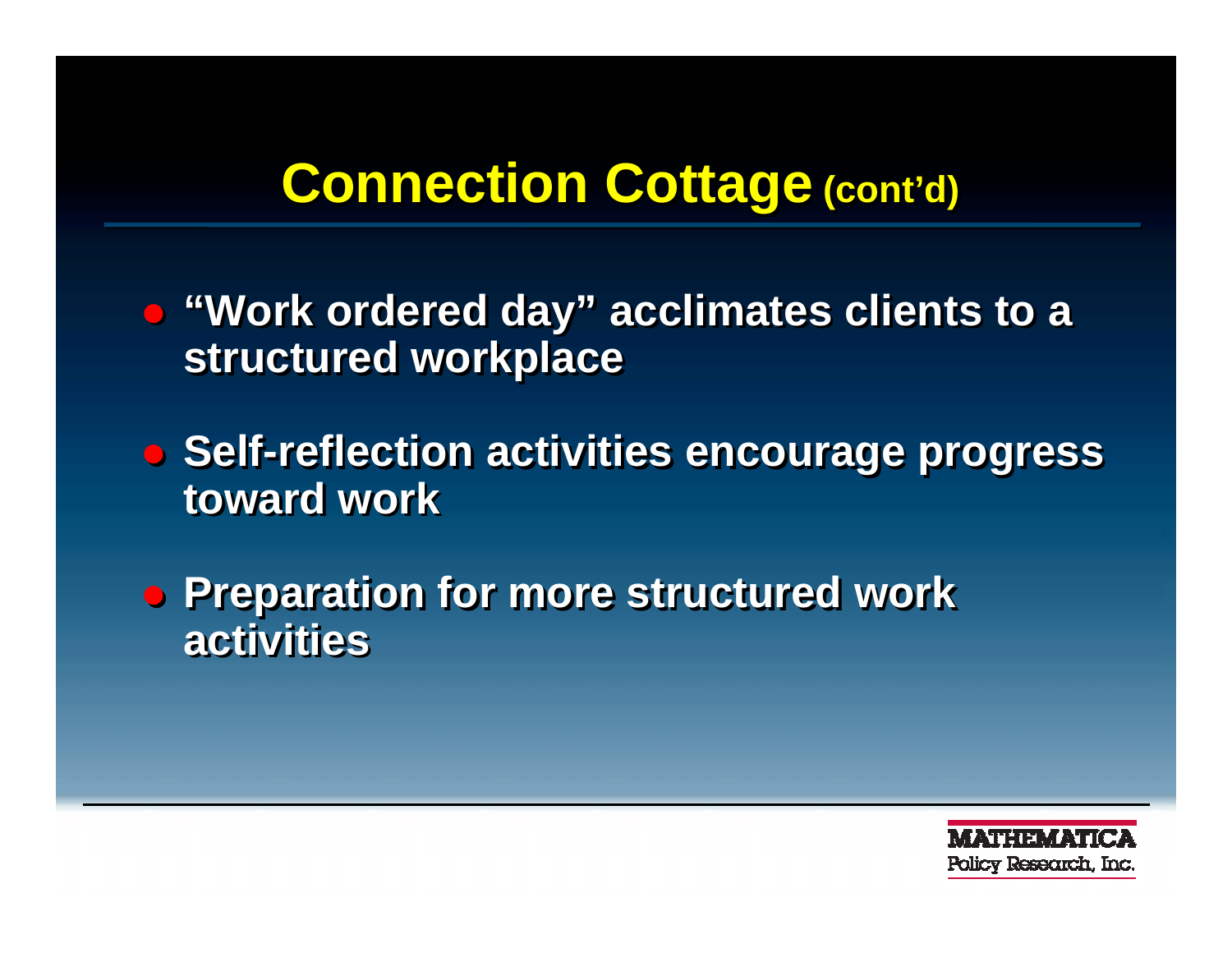# **Components of Work-Focused Components of Work-Focused Program Program**

- **. Ongoing assessments of work and mental health needshealth needs**
- **Frequent service coordination within and between agencies and between agencies**
- ! **Extensive supports for work and mental**  ! **Extensive supports for work and mental health treatment health treatment**
- ! **Active monitoring and re-engagement efforts** ! **Active monitoring and re-engagement efforts**

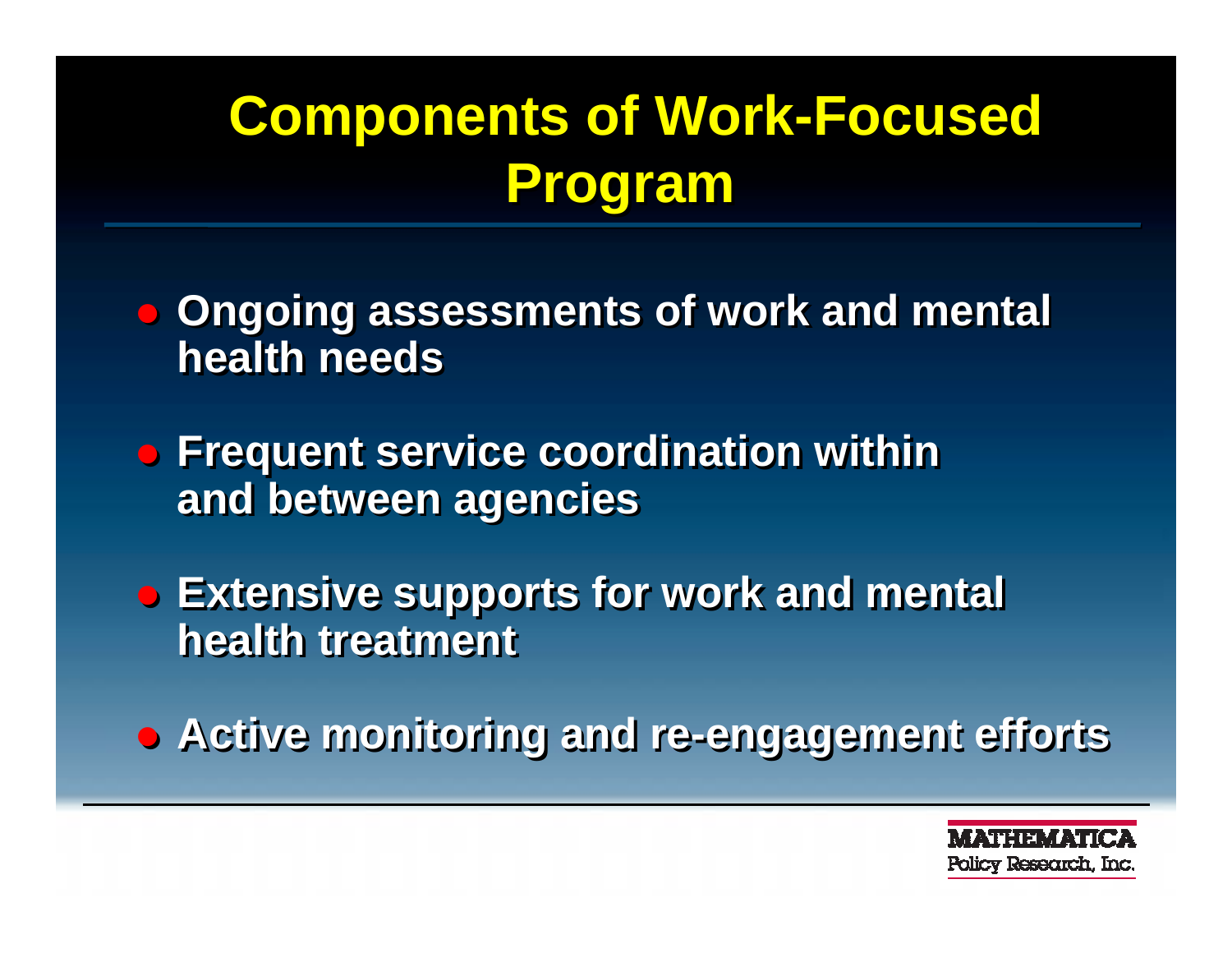# **Program Costs Program Costs and Payment Structures and Payment Structures**

- ! **TANF funds support programs** ! **TANF funds support programs**
- ! **Providers contracted to serve 20 clients each**  ! **Providers contracted to serve 20 clients each up to nine months up to nine months**

! **Amount and structure of contracts vary** ! **Amount and structure of contracts vary DEO: payment benchmarks** – **Connection Cottage: fee-for-service with performance outcomes with performance outcomes DEO: payment benchmarks** –**Connection Cottage: fee-for-service** 

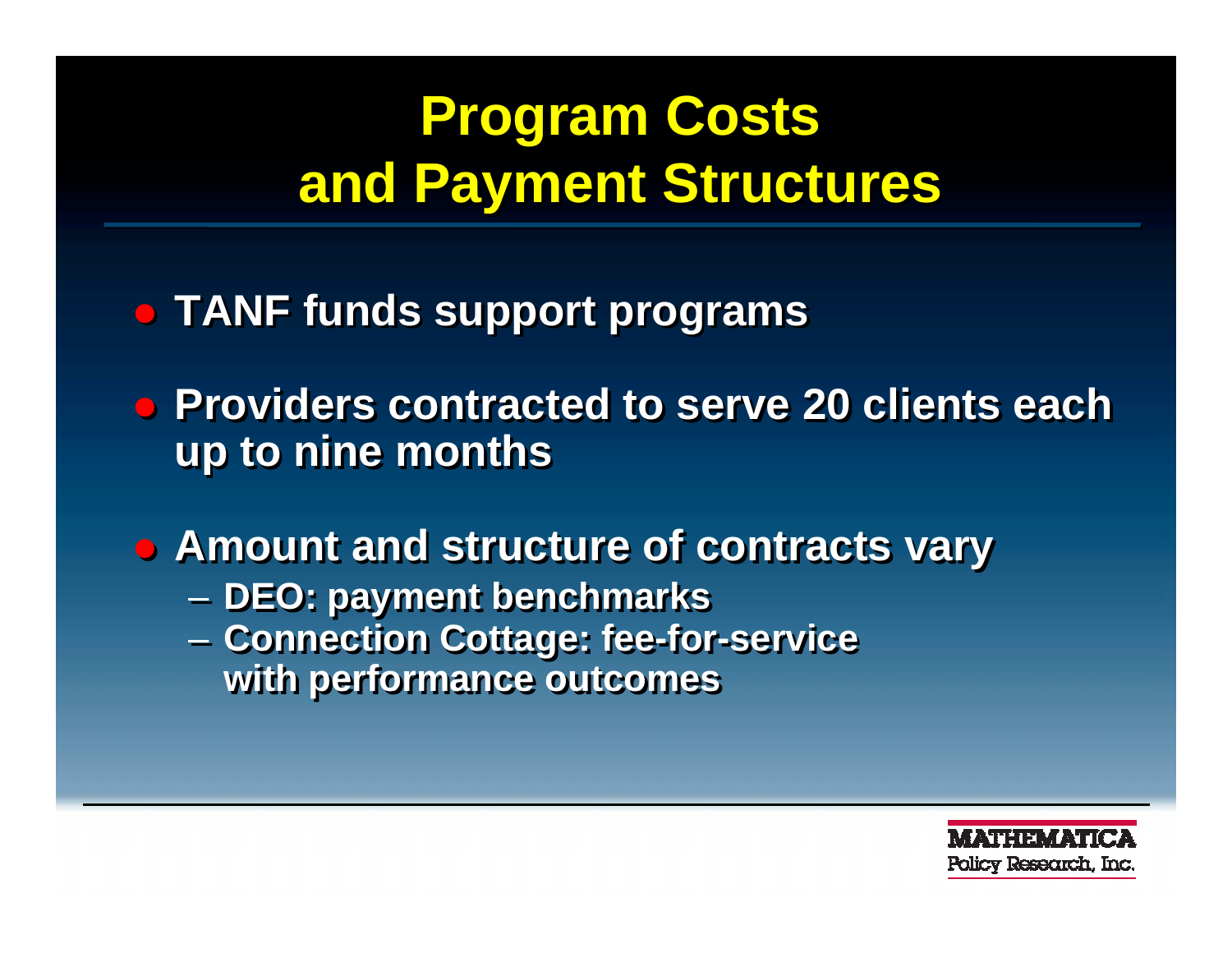### **Program Successes Program Successes**

- ! **Provides a specialized service option for TANF recipients with mental health disabilities • Provides a specialized service option for TANF recipients with mental health disabilities**
- ! **DEO promotes increased participation**  ! **DEO promotes increased participation and employment and employment**
- **Clients report feeling better about themselves and about workand about work**
- ! **Connection Cottage still in early**  ! **Connection Cottage still in early implementation implementation**